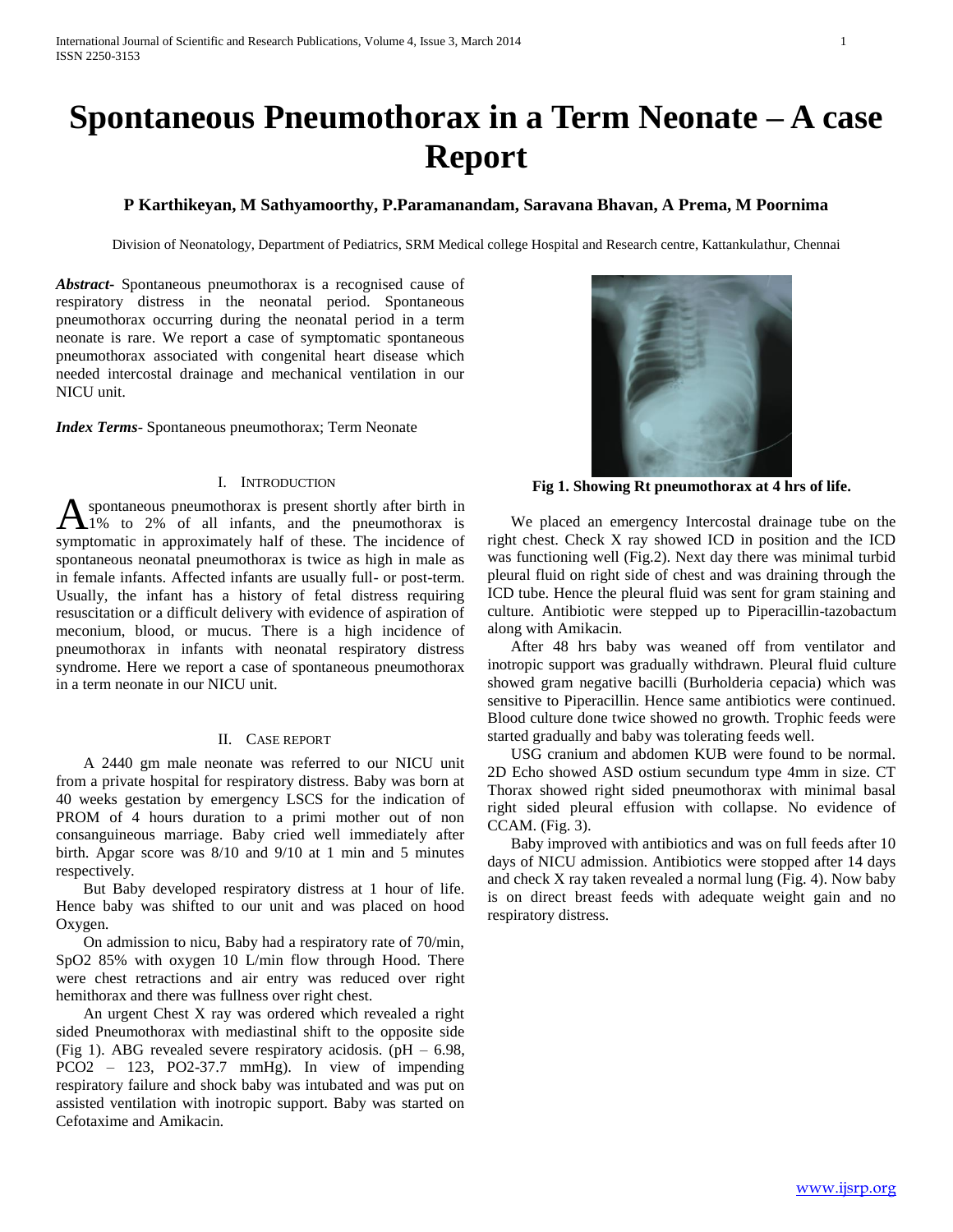

**Fig 2. Showing ICD in situ Rt chest**



**Fig 3. CT Thorax showing Right pneumothorax**



**Fig 4. Showing resolving pneumothorax with good lung expansion.**

### III. DISCUSSION

 Pneumothorax can occur due to resuscitation, Positive pressure ventilation, very commonly. Meconium aspiration, and respiratory distress syndrome may be associated with spontaneous pneumothorax in newborn. [3].

 Pneumothorax may develop in term newborns without pulmonary pathology or positive pressure ventilation, and this is

most probably due to high transpulmonary pressure generated with the onset of breathing [1]. Male gender and excessive birth weight are among the reported risk factors [4]

 Co-existence of spontaneous pneumothorax and major congenital renal pathologies in term newborns has been reported in some studies [2, 4, 5]. Al Tawil et al. [2] found a urinary tract abnormality in 1.7% among 80 patients.

 Our literature search has revealed a link between cardiac anomalies [9] and symptomatic spontaneous pneumothorax. Patients with less than 15–20% unilateral pneumothorax and no underlying pulmonary disease usually do not require treatment, as the condition usually resolves spontaneously.

 However, if more than 20% of the lung field on one side is affected and/or if the patient'sclinical condition is deteriorating and causing respiratory insufficiency, underwater drainage is mandatory [6, 7].

 In conclusion, although symptomatic spontaneous pneumothorax is a rare occurrence in term newborns, early recognition and treatment is life saving. Usual manifestation is progressive respiratory difficulty starting soon after birth.

 As previous studies have shown [5, 6, 8, 9], association of cardiac and renal abnormalities, we did echocardiography in addition to renal ultrasonography. Echo revealed ASD where as Renal ultrasound was normal.

 Hence in a case of spontaneous pneumothorax, the associated renal and cardiac abnormalities are to be screened for and timely intervention in the form of intercostal drainage is lifesaving.

#### **REFERENCES**

- [1] Chernick V, Avery ME (1963) Spontaneous alveolar rupture at birth. Pediatrics 32:816–824
- [2] 2. Al Tawil K, Abu-Ekteish FM, Tamimi O et al (2004) Symptomatic spontaneous pneumothorax in term newborn infants. Pediatr Pulmonol 37:443–446
- [3] 3. Maya P, Saha SP (1983) Spontaneous pneumothorax in the newborn. Am Surg 49:192–195
- [4] 4. Bashour BN, Balfe JW (1977) Urinary tract anomalies in neonates with spontaneous pneumothorax and/or pneumomediastinum. Pediatrics 59:1048–1049
- [5] 5. Ashkenazi S, Merlob P, Stark H, Einstein B, Grunebaum M, Reisner SH (1983) Renal anomalies in neonates with spontaneous pneumothorax incidence and evaluation. Int J Pediatr Nephrol 4:25–27
- [6] 6. DeMeester TR, Lafontaine E (1990) The pleura. In: Sabiston DC, Spencer FC (eds) Surgery of the chest. WB Saunders, Philadelphia, pp 440– 449
- [7] 7. Rowe MI, O'Neill JA, Grosfeld JL, Fonkalsrud EW, Coran AG (1995) Intrathoracic access and procedures. In: Essentials of pediatric surgery. Mosby, St. Louis, pp 152–156
- [8] 8. Orenstein DM (1996) Diseases of the pleura. In: Behrman RI, Kliegman RM, Arvin AM (eds) Nelson textbook of pediatrics. WB Saunders, Philadelphia, pp 1254–1255
- [9] 9. Katar S, Devecioglu C, Kervancioglu M, Ulku R. Symptomatic spontaneous pneumothorax in term newborns. Pediatric surgery international. 2006 Sep;22(9):755-8. PubMed PMID: 16896812.

#### **AUTHORS**

**First Author –** P.Karthikeyan, Assistant Professor of Paediatrics, karthik.dch@gmail.com **Second Author – M** Sathyamoorthy, Assistant Professor of

Paediatrics, captsathya@rediffmail.com